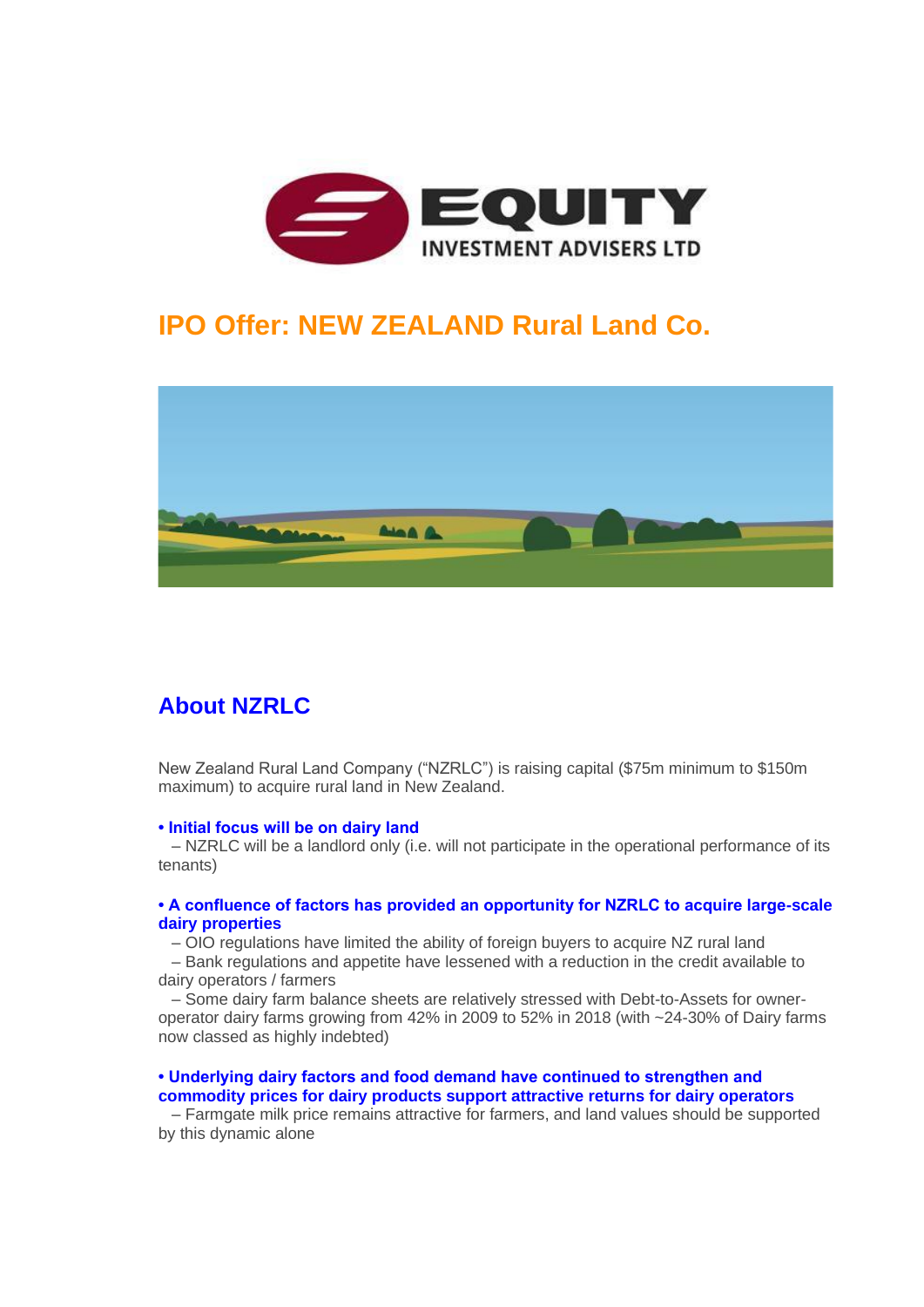### **• NZRLC will only acquire property once it has a binding agreement in place with selected, high-quality, large-scale dairy operators**

– Operating history showing strong financial performance and experience in mitigating traditional farming risks

– Strong balance sheets (have 6x annual lease obligations in equity) or an ability to provide other suitable security, and ability to service rent obligations to NZRLC

– Proven calibre of management and governance; and

– Farming practices - sustainability focus, environmental compliance and animal health and welfare.

Lease term will be minimum of 10 years with rights of renewal to be agreed on a case by case basis

**• NZRLC will receive monthly rental payments from its large-scale dairy farm tenants**

– NZRLC will target a lease yield of at least 4.5% with the Board believing it can achieve lease yields in excess of this

### **• NZRLC will be externally managed by New Zealand Rural Land Management Limited, which is 50% owned by Allied Farmers**

- Annual management fee of 0.5%
- Transaction fee of 1.25% of Acquisitions or Divestments
- Performance fee of 10% of the NTA per share growth

### **The Firm Interest for this IPO offer must be submitted by no later than 4:00 PM, Thursday 10th of December 2020.**

If you would like to place a firm bid, email us at:

- tony@equity.co.nz
- jason@equity.co.nz
- ricky@equity.co.nz

Or call us at **09 304 0145** from 8:30 AM to 5:30 PM.

**PLEASE READ THE FACT SHEET & PRODUCT DISCLOSURE STATEMENT BY CLICKING ON THE BLUE LINKS BELOW, BEFORE YOU DECIDE TO INVEST IN THIS IPO.**

### **[FACT SHEET](https://moneyonline.createsend1.com/t/r-l-juididx-l-p/)**

### **[PRODUCT D](https://moneyonline.createsend1.com/t/r-l-juididx-l-x/)[ISCLOSURE STATEMENT](https://moneyonline.createsend1.com/t/r-l-juididx-l-s/)**

**Please note your FIRM INTEREST must be received by us BY Thursday 10th of December NO LATER THAN 4:00 PM.**

**PLEASE NOTE YOUR FIRM INTEREST MEANS THAT YOU ARE CONTRACTUALLY BOUND TO THE AMOUNT IN NZ DOLLARS YOUR FIRMLY WANT, SUBJECT TO ANY SCALING THAT WE MAY EXPERIENCE.**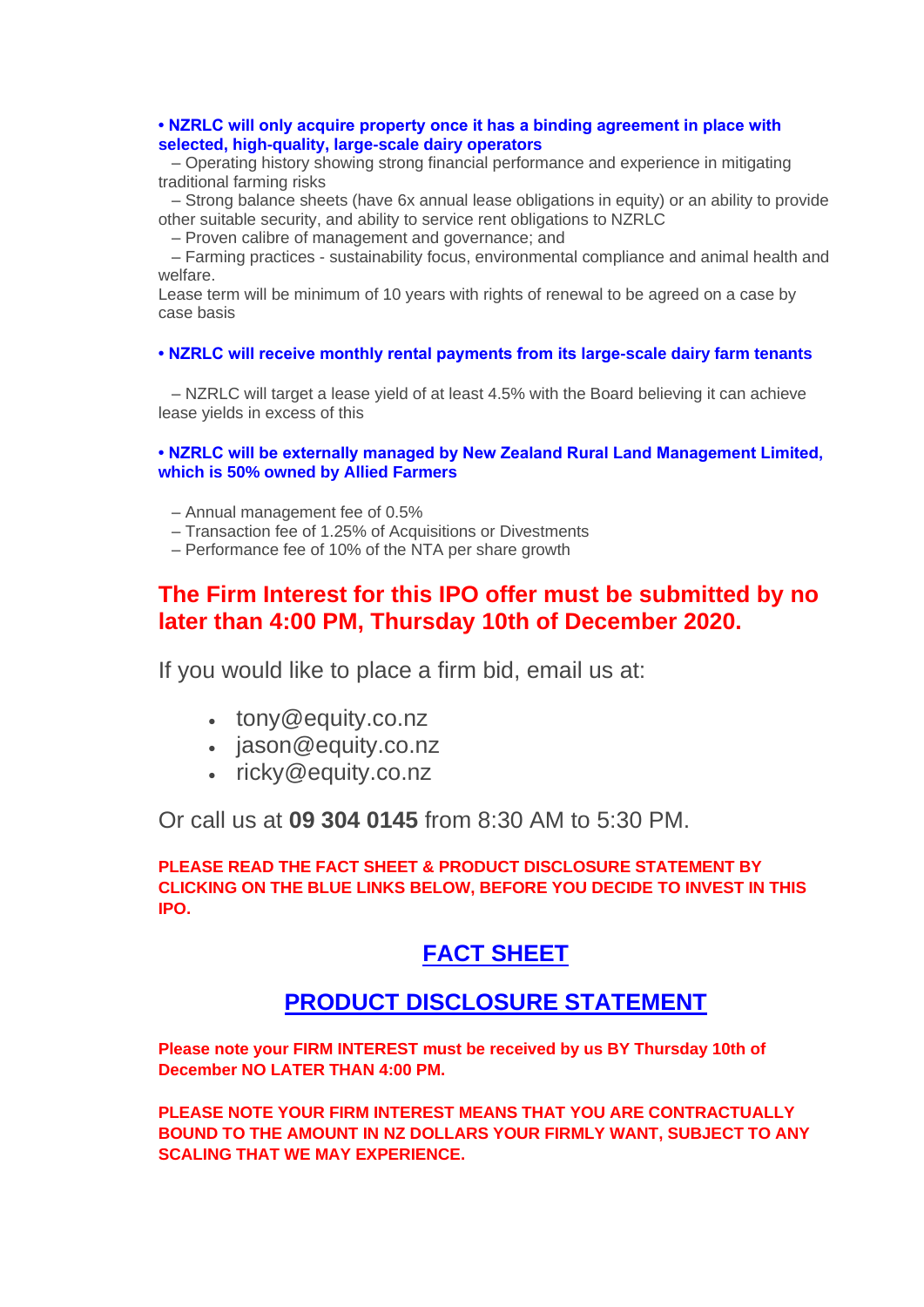**ALSO NOTE: YOU WILL NEED TO COMPLETE A BROKER APPLICATION FORM, AS WELL AS AN AML ELECTRONIC VERIFICATION PERMISSION FORM.** We will inform you when we need these, once we know what allocation we secured in this IPO.

### **Key Offer Details:**

**NZX Code: NZL**

**Issue: A minimum of 60 million Shares are being offered, representing 99.73% of the total number of Shares on issue.**

**A maximum of 120 million Shares are being offered, representing 99.87% of the total number of Shares on issue.**

**Issuer: NEW ZEALAND Rural Land Co.**

**Issue price: NZ \$1.25 per Share.**

**Minimum Application: 800 Shares representing a minimum application amount of \$1,000.**

**Brokerage: No brokerage applies to investors.**

**Scaling: We anticipate scaling and therefore we will give preference to those who apply the earliest.**

### **Key Dates:**

| <b>Opening Date:</b>                                  | 5pm, Monday, 23rd November 2020 |
|-------------------------------------------------------|---------------------------------|
| <b>Closing Date:</b>                                  | 5pm, Friday, 11th December 2020 |
| <b>Allotment of shares:</b>                           | Thursday, 17 December 2020      |
| First day of trading on NZX: Friday, 18 December 2020 |                                 |

**Please read the Product Disclosure Statement by clicking on the blue link below before you decide to invest in this IPO.**